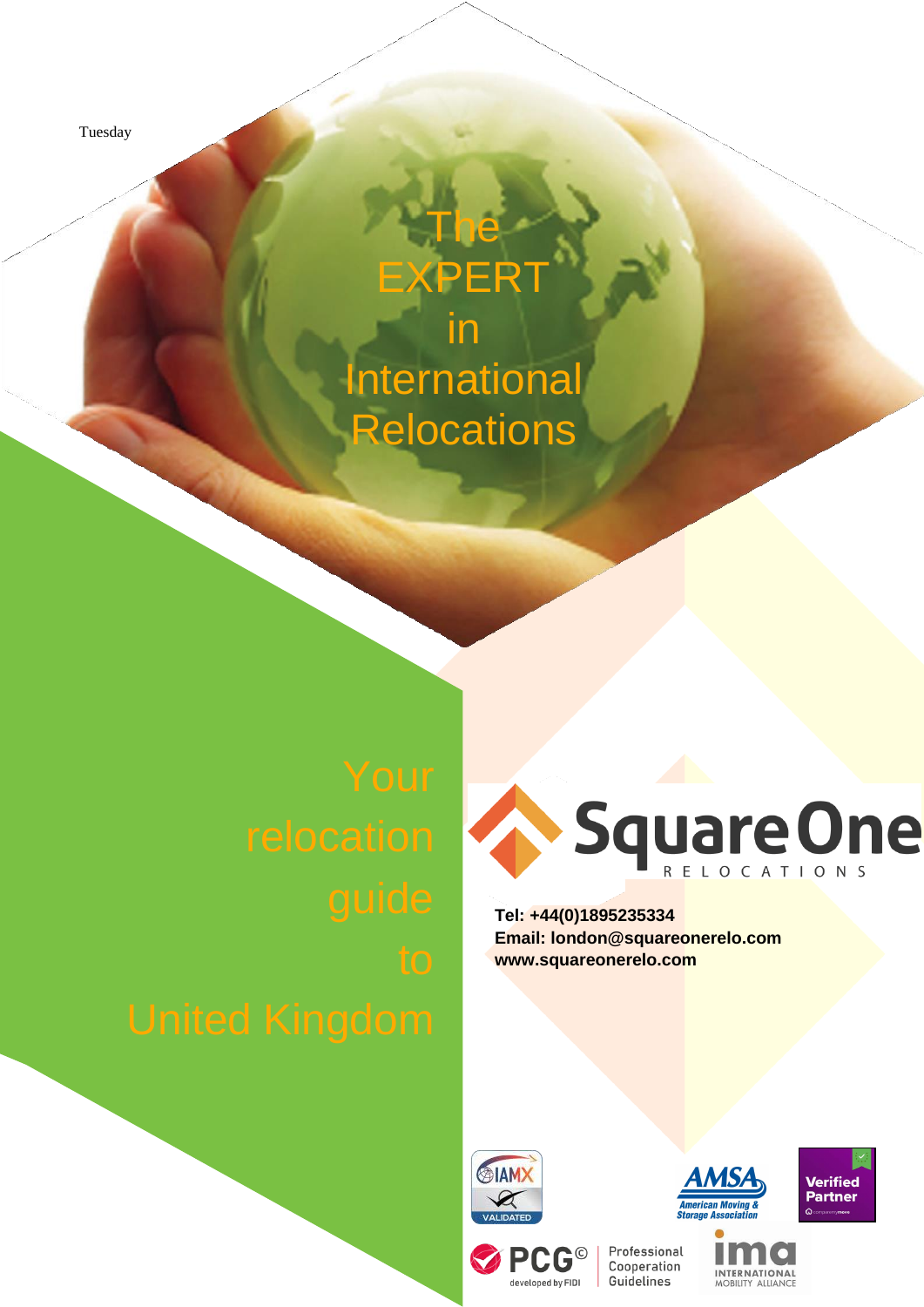

| <b>TELEPHONE:</b>                        | Country code (0044) + Area code.                                                                                                                                                                                              |
|------------------------------------------|-------------------------------------------------------------------------------------------------------------------------------------------------------------------------------------------------------------------------------|
| <b>STANDARD TIME:</b>                    | GMT.                                                                                                                                                                                                                          |
| <b>WEIGHTS &amp; MEASURES:</b>           | Imperial and metric systems.                                                                                                                                                                                                  |
| <b>ELECTRICITY:</b>                      | 230v, 50Hz, single phase Square three pin plugs.                                                                                                                                                                              |
| INOCULATIONS/VACCINATIONS:               | No special requirements.                                                                                                                                                                                                      |
| <b>PUBLIC HOLIDAYS:</b>                  | Jan 1, Jan 2 (in Scot), Mar 19 St Patricks Day (in NI),<br>Good Friday, Easter Monday, First and last Mon in May,<br>Battle of the Boyne 12 Jul (in NI), last Mon in Aug,<br>Dec 25/26 lieu days when they fall on a weekend. |
| <b>OFFICE HOURS:</b>                     | 0900-1700 Mon-Fri.                                                                                                                                                                                                            |
| <b>BANK HOURS:</b>                       | 0930-1630 Mon-Fri, larger branches Sat morning.                                                                                                                                                                               |
| <b>EMERGENCY TELEPHONE NUMBERS:</b>      | 112 or 999 - Fire / Police / Ambulance.                                                                                                                                                                                       |
| <b>TOURIST &amp; TRAVEL INFORMATION:</b> | <b>Visit Britain</b><br>20 Great Smith Street<br>London SW1P 3BT<br>Tel: 0208 846 9000                                                                                                                                        |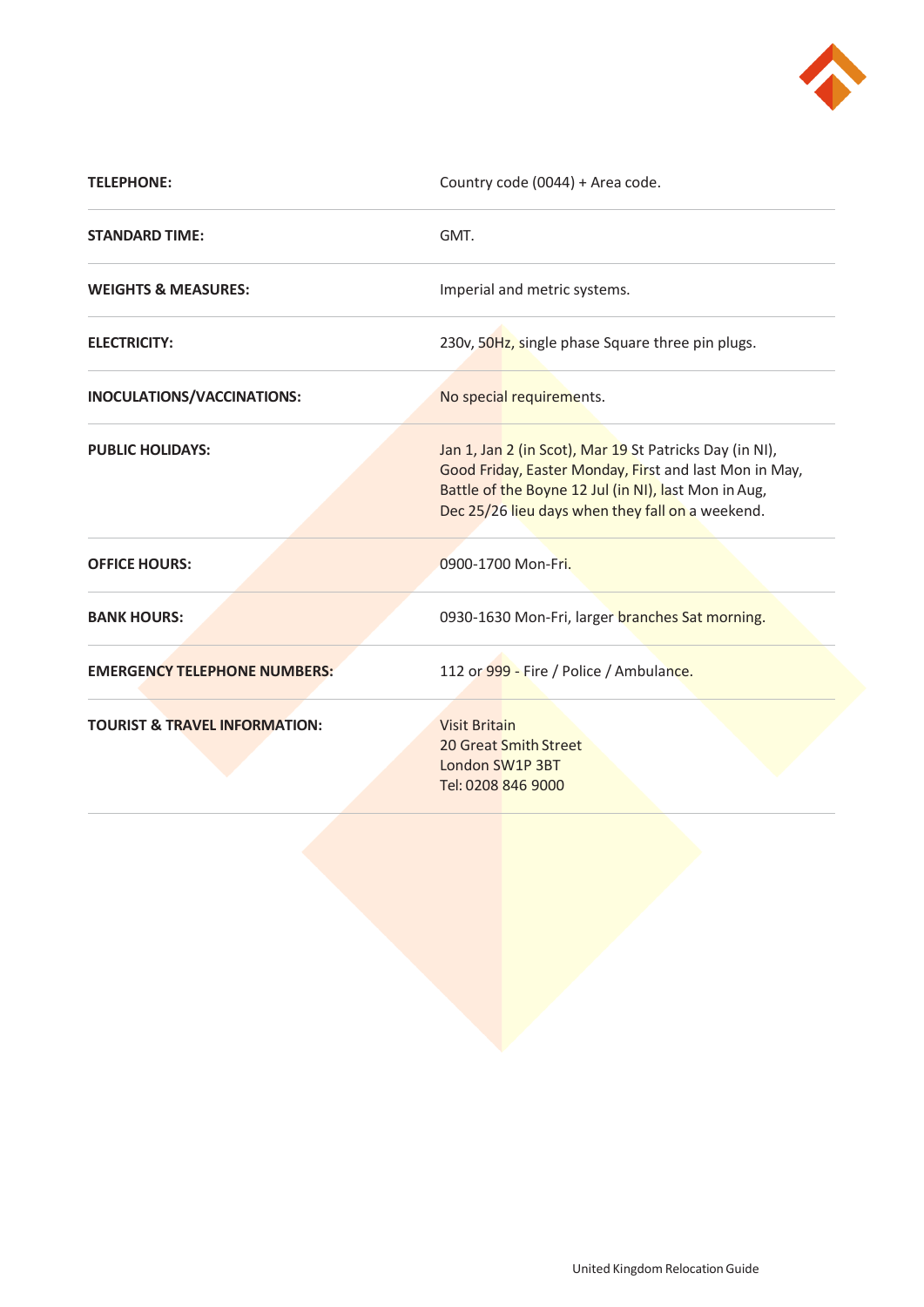

# **Introduction**

Square One Relocations is delighted to assist you with your move to the United Kingdom.

Our Relocation Guide is here to assist you with Part 1 covering background information on the UK, and Part 2 providing detailed information in connection with Import Customs Regulations.

We trust that you find the information valuable in preparing for your move.

# **Part 1 – Background Information on the UK**

# **General Information of The United Kingdom of Great Britain and Northern Ireland Background**

The United Kingdom has historically played a leading role in developing parliamentary democracy and in advancing literature and science. At its zenith in the 19th century, the British Empire stretched over one-fourth of the earth's surface. The first half of the 20th century saw the UK's strength seriously depleted in two world wars and the Irish Republic's withdrawal from the union. The second half witnessed the dismantling of the Empire and the UK rebuilding itself into a modern and prosperous **European nation. As one of five permanent** members of the UN Security Council and a founding member of NATO and the Commonwealth, the UK pursues a global approach to foreign policy. The Scottish Parliament, the National Assembly for Wales, and the Northern Ireland Assembly were established in 1999. The latter was suspended until May 2007 due to wrangling over the peace process, but devolution was fully completed in March 2010. The UK was an active member of the EU from 1973 to 2016, although it chose to remain outside the Economic and Monetary Union. However, frustrated by a remote bureaucracy in Brussels and massive migration into the country, UK citizens on 23 June 2016 narrowly voted to leave the EU. The so-called "Brexit" will take years to carry out but could be the signal for referenda in other EU countries where scepticism of EU membership benefits is strong.

# **Independence**

England has existed as a unified entity since the 10th century, the union between England and Wales begun in 1284 with the Statute of Rhodian, was not formalized until 1536 with an act of Union, in another Act of Union in 1707, England and Scotland agreed to permanently join as Great Britain. The legislative union of Great Britain and Ireland was implemented in 1801, with the adoption of the name the United Kingdom of Great Britain and Ireland. The Anglo-Irish treaty of 1921 formalized a partition of Ireland, six northern Irish counties remained part of the United Kingdom as Northern Ireland and the current name of the country, the United Kingdom of Great Britain and Northern Ireland was adopted in 1927.

# **Geography**

A country in northwest Europe, the United Kingdom occupies the island of Great Britain part of Ireland and many small adjacent islands. Great Britain comprises of the countries England, Scotland and Wales. England's landscape is flat or rolling with some uplands, notably the Cheviot Hills on the Scottish border, the Pennines in the centre-north and the hills of the Lake District in the northwest. Scotland consists of southern uplands, central lowlands, highlands (the UK's highest peak, Ben Nevis) and islands. Wales is a land of mountains and river valleys. Northern Ireland contains uplands, plains and the UK's largest lake Lough Neagh. The UK has few mineral deposits but has important energy resources. Over forty per cent of land is suitable for grazing, about twenty-five per cent is cultivated and ten per cent is forested. Agriculture involves mainly sheep and cattle raising and dairy farming, with crop and fruit growing in the east and southeast. Productivity is high but about one third of food is imported. The UK produces petroleum and natural gas from reserves in the North Sea and is self-sufficient in energy in net terms. It also has reserves of coal though the coal industry has contracted. Major manufacturers are food and drinks, motor vehicles and parts, aerospace equipment, chemicals and chemical products. However, the economy is dominated by services industries, including banking, insurance, finance and business services. London is one of the world's major financial centres. Tourism is a major industry, with around 25 million visitors a year. International trade is also important, equivalent to a third of national income, over half of trade is with other EU countries. The UK lies near vital North Atlantic sea lanes, only 35km from France and now is linked by tunnel under the English Channel. Because of heavily indented coastline no location is more than 125km from tidal waters.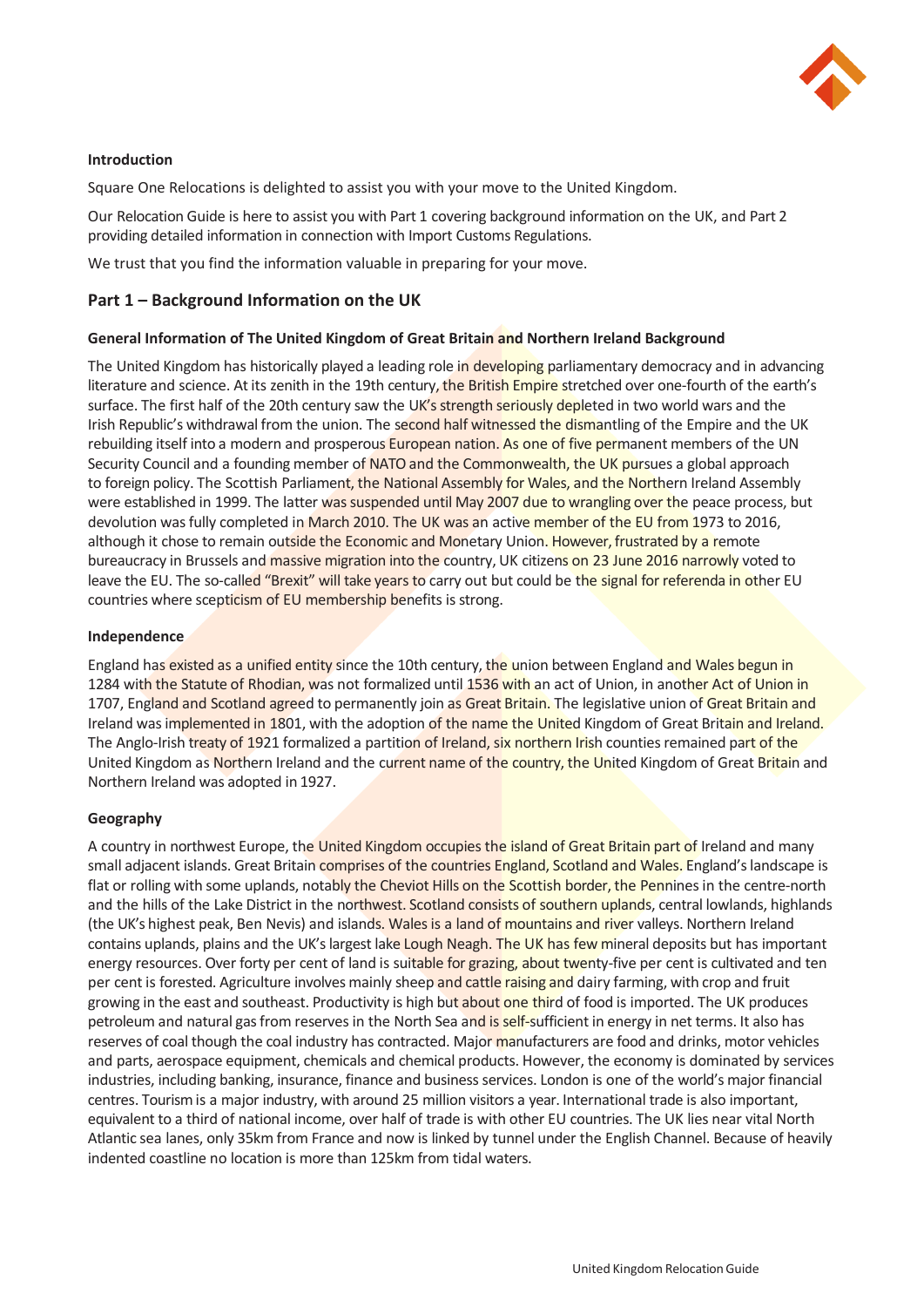

# **Climate**

Owing to its being an island, the UK is subject to very changeable weather. Extremes of temperature are rare but snow, hail, heavy rain and heat waves can occur.

### **Population**

The estimated population for the United Kingdom is 65.64 million. England covers over half the land area and supports four-fifths of the population, chiefly in the southeast region.

#### **International Disputes**

Since Gibraltar residents voted overwhelmingly by referendum in 2003 against a "total shared sovereignty" arrangement, talks between the UK and Spain over the fate of the 300-year-old UK colony have stalled. Spain disapproves of UK plans to grant Gibraltar greater autonomy. Mauritius and the Seychelles claim the Chaos Archipelago (British Indian Ocean Territory) and its former inhabitants since their eviction in 1965. Most reside chiefly in Mauritius and in 2001 were granted UK citizenship and the right to repatriation. UK continues to reject sovereignty talks requested by Argentina, which still claims the Falkland Islands (Islas Malvinas) and South Georgia and the South Sandwich Islands. Rockall continental shelf dispute involving Denmark and Iceland remains dormant. Territorial claim in Antarctica (British Antarctic Territory) overlaps Argentine claim and partially overlaps Chilean claim. Disputes with Iceland, Denmark and Ireland over the Faroe Islands continental shelf boundary outside 200nm.

# **Economy**

The UK, a leading trading power and financial centre, is the third largest economy in Europe after Germany and France. Agriculture is intensive, highly mechanized, and efficient by European standards, producing about 60% of food needs with less than 2% of the labour force. The UK has large coal, natural gas, and oil resources, but its oil and natural gas reserves are declining; the UK has been a net importer of energy since 2005. Services, particularly banking, insurance, and business services, are key drivers of British GDP growth. Manufacturing, meanwhile, has declined in importance but still accounts for about 10% of economic output. In 2008, the global financial crisis hit the economy particularly hard, due to the importance of its financial sector. Falling home prices, high consumer debt, and the global economic slowdown compounded Britain's economic problems, pushing the economy into recession in the latter half of 2008 and prompting the then BROWN (Labour) government to implement several measures to stimulate the economy and stabilise the financial markets. Facing burgeoning public deficits and debt levels, in 2010 the then CAMERON-led coalition government (between Conservatives and Liberal Democrats) initiated an austerity program, which has continued under the new Conservative majority government. However, the deficit remains one of the highest in the G7, standing at 4.1% of GDP as of mid-2016, and Britain has pledged to lower its corporation tax from 20% to 17% by 2020. Britain had a debt burden of 92.2% GDP at the end of 2016.

While the UK is one of the fastest growing economies in the G7, economists are concerned about the potential negative impact of the UK's vote to leave the EU. The UK has an extensive trade relationship with other EU members through its single market membership and economic observers have warned the exit will jeopardise its position as the central location for European financial services.

# **Currency**

British currency normally referred to as Sterling, is comprised of two main monetary units: the penny and the pound (one hundred pennies equal one pound).

- Coins in circulation at present 1p, 2p, 5p, 10p 20p, 50p, £1 and £2
- Notes in Circulation £5, £10, £20,£50

You will find that most retail outlets / restaurants etc. will accept the major credit cards & debit cards

# **Education**

Full-time education is compulsory for children between ages 5 to 18. This applies to all nationalities who reside in the UK for twelve (12) months or longer. The English academic year begins September and continues into the end of the summer term dependant on institution; the academic year is divided into terms each separated by vacations / holidays which vary in length according to each school.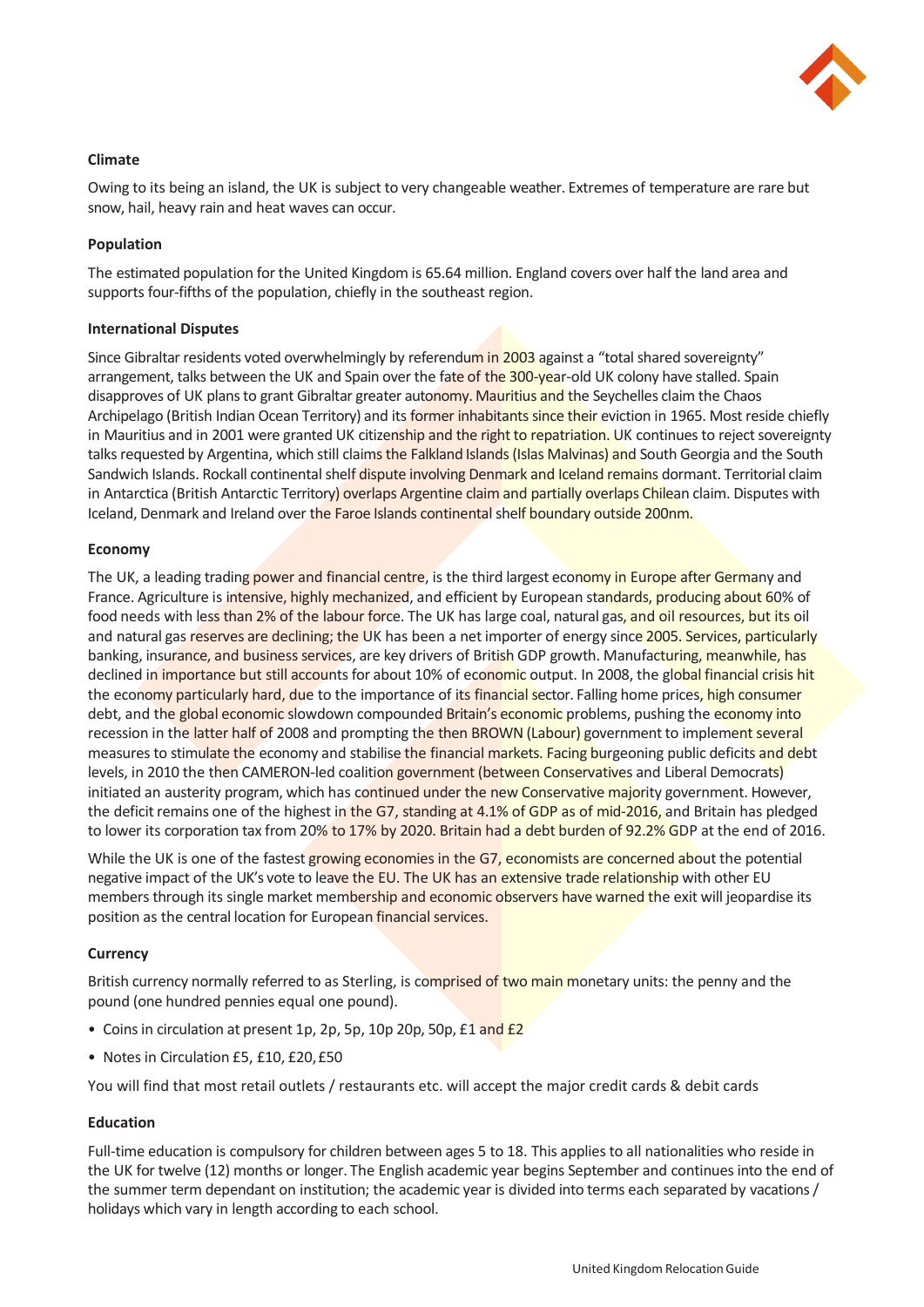

# **Language**

English. Welsh is spoken in some parts of Wales, Gaelic in parts of Scotland and Northern Ireland, and French and Norman French in the Channel Islands. The many ethnic minorities within the UK also speak their own languages.

# **Religion**

We have a vast multinational culture and all religions are represented.

# **Healthcare**

The National Health Service provides free medical treatment (at hospitals and general surgeries) to all who are ordinarily resident in the UK but requires payment for dental treatment, prescriptions and spectacles. Immediate first aid / emergency treatment is free for all visitors, after which charges are made unless the visitor's country has a reciprocal health agreement with the UK. The agreements provide differing degrees of exemption for different nationalities. Full details of individual agreements are available from the Department of Health.

*Although every care is taken to ensure that all information in the Relocation Guide is accurate and up to date our company cannot accept liability for any inaccuracy.*

# **Part 2 – UK Import Customs Regulations**

The following documentation is required to import household and personal effects into the United Kingdom.

**Please note that while the United Kingdom is part of the European Union (EU) no official documents are required to import personal effects and household goods if originating from another EU country.**

#### **Import of Personal Effects and Household Goods into the UK**

To bring items into the UK you will need to obtain and complete a Transfer of Residence (ToR) form

**The Transfer of Residence (ToR)** process generates an **URN Code** needed for Customs Clearance of your goods.

• The Transfer of Residence is achieved using the online ToR form **before** goods are shipped, it is currently taking 3-4 weeks for Customs to Issue a URN code which you will need to forward to Atlantic for Customs clearance when the goods arrive at port.

#### **<https://www.gov.uk/government/publications/application-for-transfer-of-residence-tor-relief-tor01>**

• After completing the form, print and send with the documents listed at the end of the form to the postal or e-mail address listed below: **HM Revenue and Customs National Clearance Hub, Ralli Quays 3, Stanley Street, SALFORD, M60 9LA.** Email: **[nch.tor@hmrc.gsi.gov.uk](mailto:nch.tor@hmrc.gsi.gov.uk)**

#### **The following documentation is also needed to be sent to Atlantic please:**

- Descriptive inventory of the goods including contents of cartons.
- Passport copy (photo page), and Visa if your Passport is other than a UK Passport.
- Copy of Bill of Lading usually supplied by origin removal company if you have arranged your own shipping.
- Details of your URN Code.

Duty free entry in the following circumstances:

- The importer must have had their normal home outside the EU for at least 12 months and must be transferring their normal home to the UK to take up **permanent residence**. You cannot import effects duty and tax free if either of the properties are a secondaryhome.
- The goods must have been owned and used by the importer for at least 6 months and taxes must have been paid on them.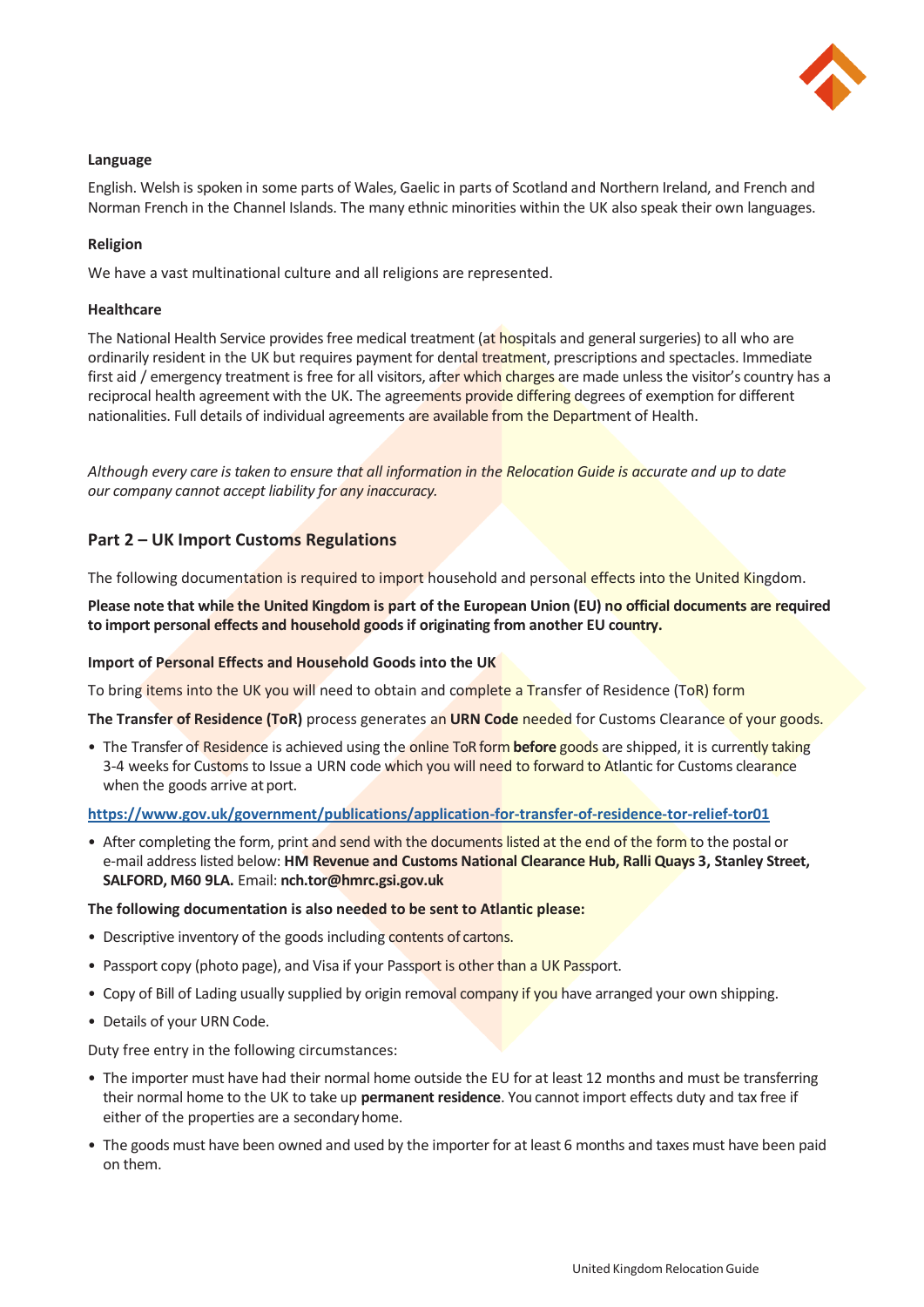

The owner may send belongings no more than six months before they move or return to the UK. (unless occupational commitments have forced them to leave their normal home outside the EU before being able to move to the UK as intended – in which case an appropriate extension will be allowed). Security for duty and tax may be requested. Security will be discharged when the customer arrives and can prove he qualifies for the relief. Shipments must arrive within 12 months of the importer arriving in the UK to reside; shipments arriving outside the 12-month period may be subject to taxes and duties. Shipments can arrive before the importer and can still clear customs provide the necessary online registration has been completed and approved. If approval isn't received, shipments can be removed under bond to **Square One Relocations H.M Customs Approved Depository**, for storage until the owner can provide the correct Customs documents, please note this will incur additional charges.

#### **Diplomat Removals**

Documents required:

• Application form C426 to be completed by Embassy / High Commission, the original document to be forwarded to the clearing agent to be lodged with Customs.

# Duty free entry:

• It is necessary to know the marks and numbers of the packages in which the goods are travelling, the ship's name, date and port of arrival.

For Diplomatic moves, the importation of wines, beers, spirits, hand rolled tobacco, cigarettes, cigars, perfumes and motor vehicles are subject to approval from the UK Foreign & Commonwealth Office.

# **Students**

Documents required:

• Same documentation as normal removal effects, but in addition a Letter from the University or College certifying the importer is a student giving residential period of educational course.

#### **Wedding Trousseaux**

Documents required:

- Same documentation as normal removal effects, but in addition a copy of the marriage certificate.
- Wedding trousseaux and similar articles, wedding gifts may be imported duty / VAT free where it can be shown that:
- The newly wed individual must have had his/her normal home outside the UK for at least 12 months and be transferring his/her home to the UK.
- The goods must be tax paid at country of origin.
- The goods must arrive in the UK no later than four months after marriage and must be retained for personal use for at least one year. No gift must exceed £800 in value perdonor.

No allowance for alcoholic drinks, or tobacco is given.

#### **Inheritance**

Documents required:

- On Line Registration Form 1421.
- Certified copy of the Will of the deceased or a certified relevant extract there from or copy of Probate from the Court if the deceased died intestate. A translation is necessary if document is not in English.
- Inventory (if the copy Will or other document does not specifically detail the goods to be imported) with supporting declaration from the Lawyer confirming that the goods to be imported are the legatee's rightful share of the estate.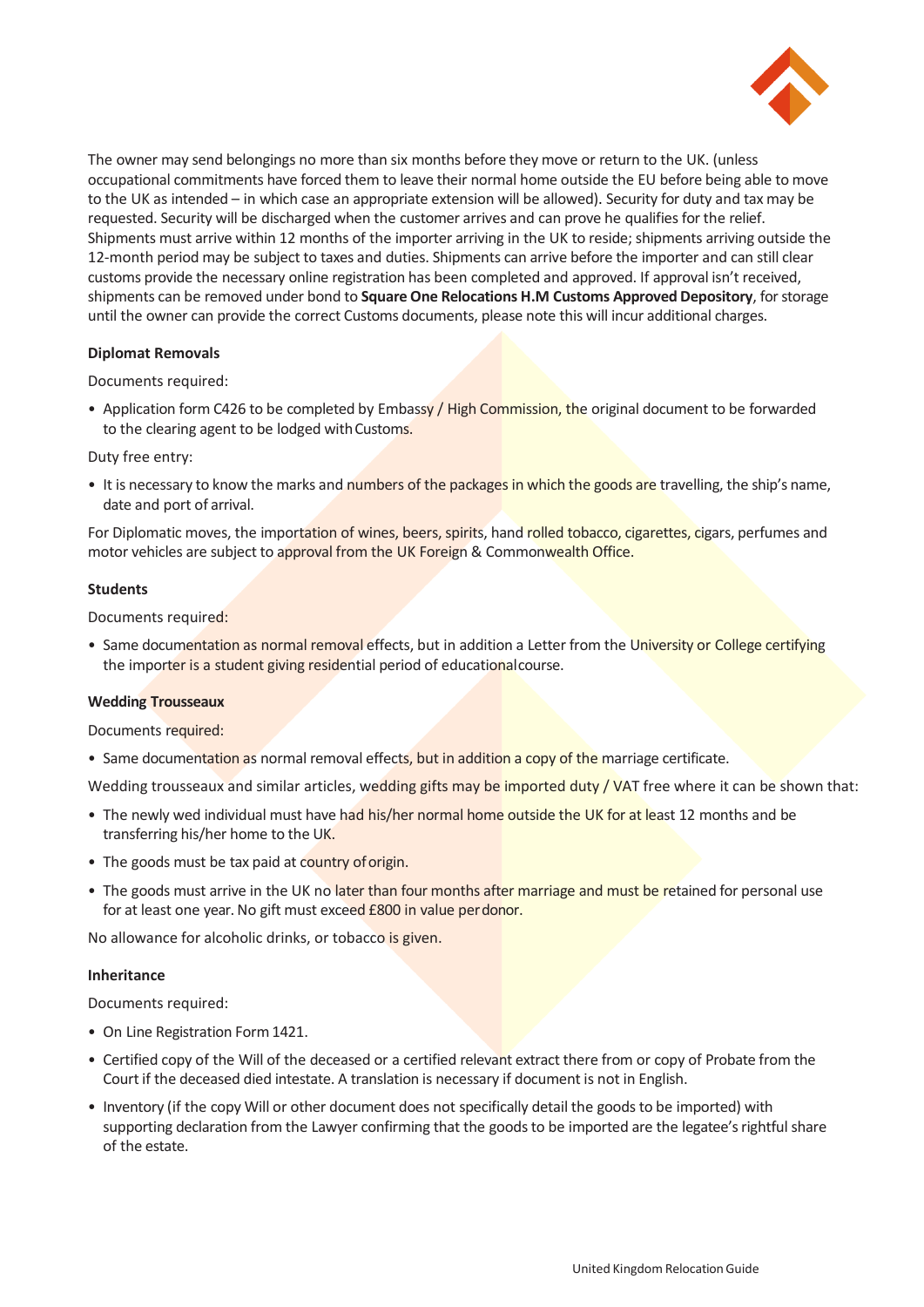

• Declaration from the legatee confirming that he is a permanent resident in the UK and a beneficiary under the Will of the deceased.

Duty free entry if the legatee is permanently domiciled in the UK and they will not use the goods for trade or business purposes.

#### **New furniture, household items, presents and souvenirs**

New furniture and household furniture are liable to payment of customs duty and VAT, if they have not been in the owner's previous use and possession for more than the periods given in "Removal Goods". These articles where included in a household removal are liable to payment of duty and VAT and must be separately declared on the import declaration.

#### **Works of Art, Antiques, if not part of the normal removal goods**

Documents required:

- Letter of antiquity issued by specialist antiques / art dealer certifying articles are over 100 years old.
- VAT 905 Relief from VAT.

Duty free entry if:

- Works of art are forming a part of a bona fide household removal, or articles are over 100 years old.
- Are not for sale or another disposal.

Antiques and works of art imported into the UK for resale are treated as a commercial import, and such goods would be subject to Duty / VAT according to the circumstances.

#### **Motor cars, motor cycles and mopeds, power driven boats with or without engines and sailing boats**

Documents required:

- Online registration as per removal goods.
- Document showing that the vehicle / vessel has been in the owner's use and possession abroad for the period described in "Removal Goods" and must provide proof of ownership and use by original purchase invoice, insurance certificate etc, Garage maintenance invoices etc.

Duty free entry if, the vehicles/vessels will not be sold or otherwise disposed for 1 year after the date of importation. Customs may require evidence that the owner of the vehicle / boat has lived abroad for 12 months or longer e.g. copy of passport with date stamp showing arrival in overseas country or copy of lease / rental agreement on overseas residence. A British Driving License is required if staying in the UK for more than 12 months. A certificate of conformity from the manufacturer of the vehicle should be obtained if the vehicle is less than three years old. Without the C of C, the car will have to be tested (like MOT) at a Government approved centre to make sure it meets with UK regulations.

#### **Caravans and Trailers**

Please contact Atlantic for information.

#### **Shipping Food Stuffs**

Shipping foodstuffs can mean that the Port Health Authorities may stop and unload the container at port to inspect the goods. This will increase costs to the customers and increase the risk of damage to effects.

#### **We strongly advise you to not ship food items.**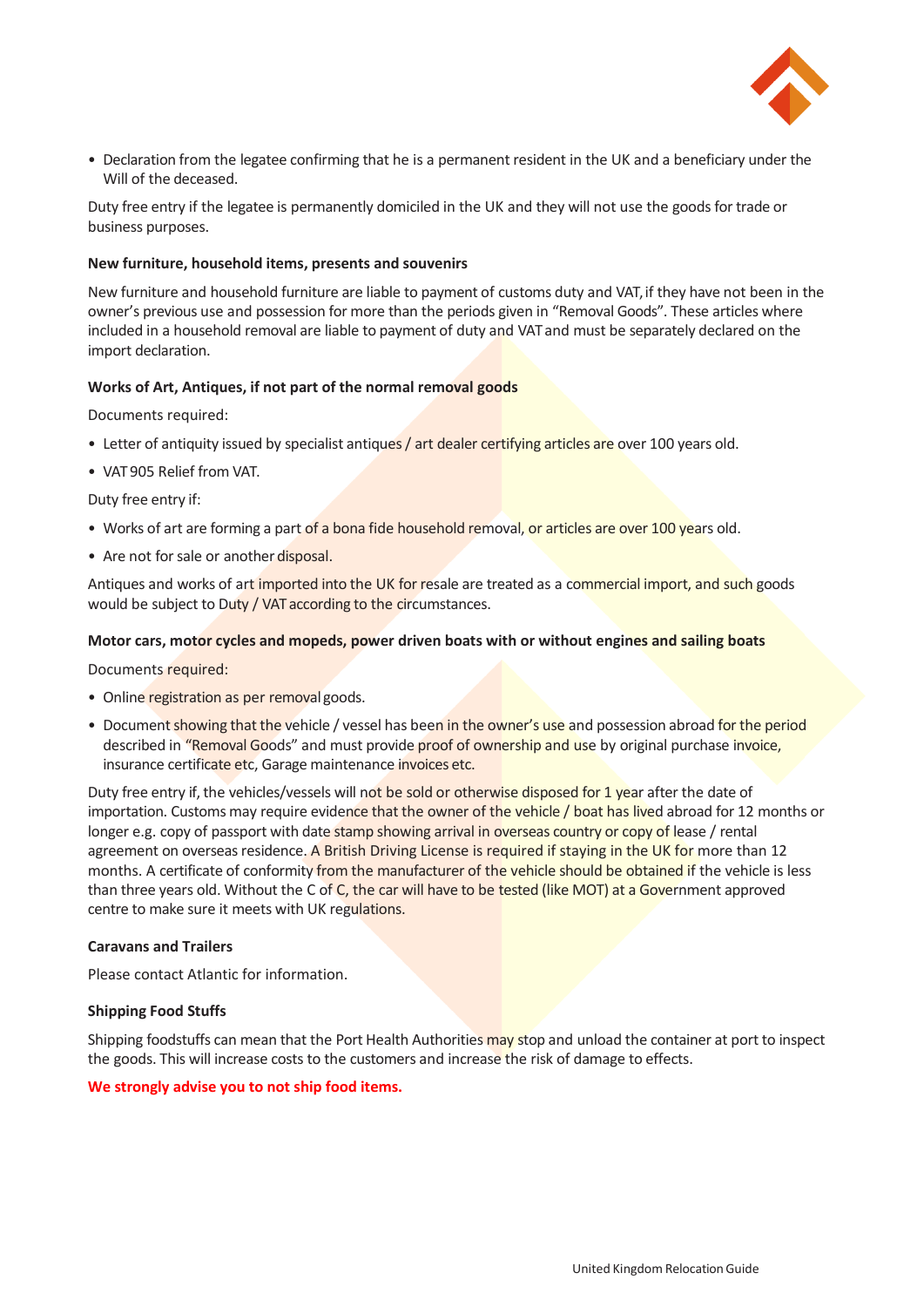

# **Dangerous goods, firearms, ammunition and firearm parts**

Documents required:

• Valid firearm certificates issued to the owner by the police authorities controlling the area in which they intend to reside.

Firearm certificates must be presented at the Port of Entry when the shipment arrives. Inclusion of a firearm or ammunition usually results in Customs examination at Port of Entry, and considerable additional costs.

The importation of firearms and ammunition is **NOT RECOMMENDED**.

#### **Realistic Imitation Firearms**

Importation is prohibited of realistic imitation firearms which are defined as "having an appearance that is so realistic as to make it indistinguishable, for all practical purposes from a real firearm" but is not a real firearm, a deactivated firearm or an antique.

Certain types of imitations are excluded from the provisions:

- Those imitating weapons of early manufacture, viz before 1810.
- Those below certain specified dimensions.
- Those manufactured in transparent material.
- Those manufactured in certain specified bright colours.

All imitation items as below should be declared, and we recommend photographs are taken and a complete description is available.

- Firearms / pistol / revolvers / rifles / shotguns / guns.
- Air gun / pistol / rifle.
- Toy gun / toys.
- Airsoft / Airsoft equipment.
- Paintball guns / equipment.
- Historical / Battle / War / Cowboy / Tactical or Skirmishing re-enactment or games equipment.

#### **Importation Prohibited or Restricted**

The following are items that are prohibited or restricted from import into the UK:

- Explosives.
- Fireworks.
- Flick Knives.
- Pornographic books and magazines.
- Narcotics, drugs and incitements.
- Certain feathers, furs, skins, tusks etc. of animals coming under the Protected Species Regulations will need to have an accompanying CITES Certification obtaining prior to shipping in origin Country. Please note some pianos, manufactured prior to 1972 may have ivory keys. Victorian and earlier pianos, plus pianos manufactured during the first half of the 20th Century will most probably have ivory keys. See **[https://www.gov.uk/government/](https://www.gov.uk/government/publications/endangered-species-application-for-import-and-export-permit) [publications/endangered-species-application-for-import-and-export-permit](https://www.gov.uk/government/publications/endangered-species-application-for-import-and-export-permit)**
- Alcohol (all alcohol imported from non-EU Countries attract tax and duty)

#### **Plants and vegetable products**

We strongly recommend you do not ship with your household and personal effects. A Phytosanitary Certificate would be required, and the container will be inspected, resulting in delays and additional charges.